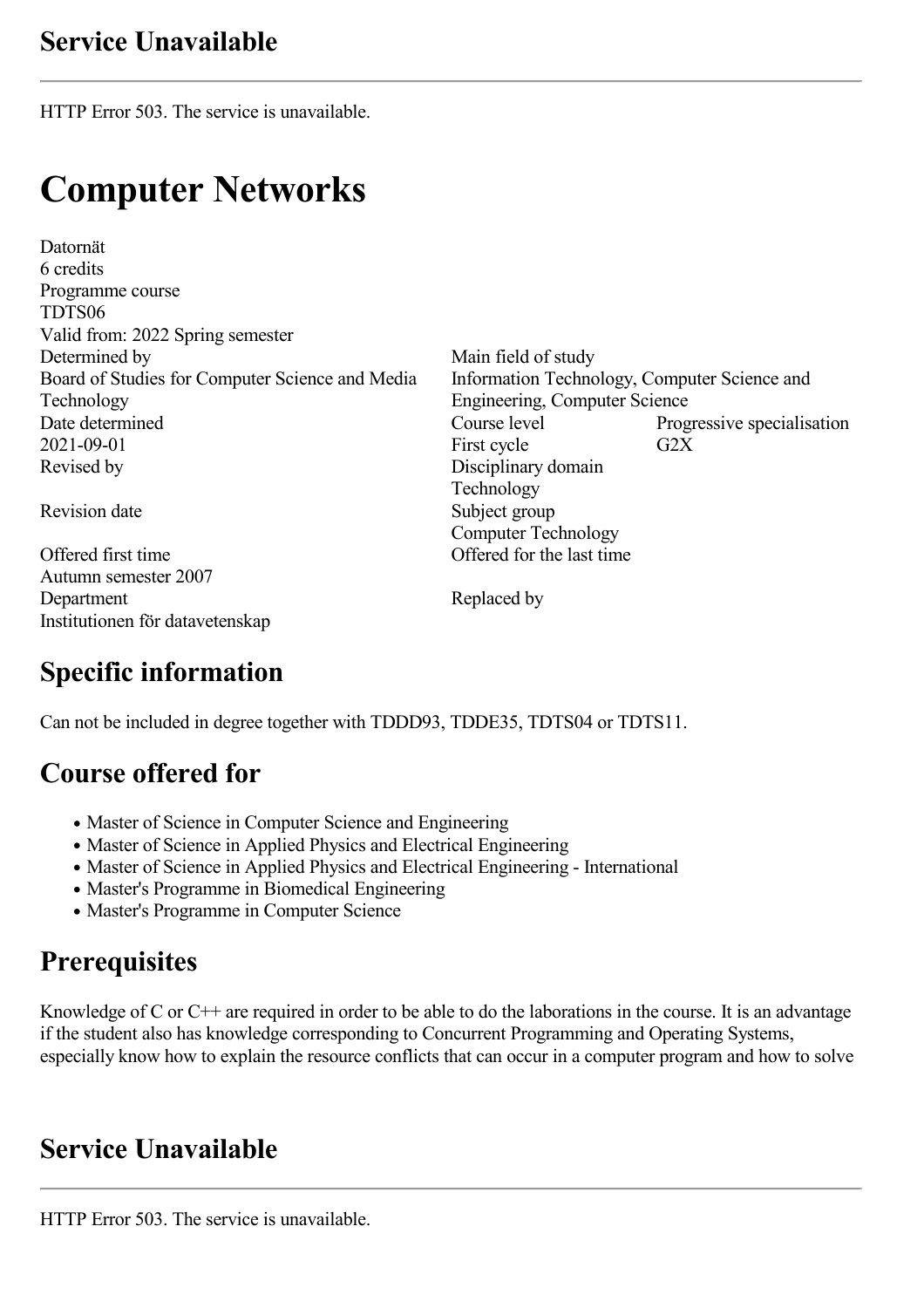HTTP Error 503. The service is unavailable.

them. This knowledge can, however, be acquired while doing the laborations in the course. The student is also assumed to know how to construct and test programs in a Unix/Solaris environment.

# **Intended learning outcomes**

After the course, you are expected to be able to:

- Explain, describe, and analyze a typical network architecture, including the importance of network layers and encapsulation
- Explain the different basic types of protocols, communication channels, and network types
- Design, implement, verify, and test your own protocols
- Explain fundamental performance tradeoffs, including showing an understanding of where delays can occur in a network, what different types of delay that exist, the impact of packet losses and jitter on various protocols

Overall, you should have an applied understanding of the network architecture and the protocols associated with the different layers, as well as how they are implemented:

- Describe and analyze the most common application architectures in the Internet, how the most important application-layer protocols work, the service they provide, as well as have the ability to design and implement their own application-layer protocols
- Analyze and explain important design considerations at the transport layer, including hands-on knowledge of how flow control and congestion control works, and how reliable data transfer is implemented
- Motivate and explain how routing and forwarding is implemented on the Internet, including the design and implementation of network-layer protocols
- Describe and explain different link-layer technologies and how they work

In addition, you are expected to build a basic understanding of three example topics:

- Network security: Exemplify how different types of security services can be implemented in different layers with the help of different standards
- Wireless and mobile networks: Analyze and exemplify some of the unique challenges as we are moving towards increasingly mobile users
- Multimedia networking: Explain and discuss the fundamentals of how multimedia services are provided over the Internet

# **Course content**

Protocol terminology, language, and specification. The protocol layering concept. Reference models for network architectures. Application areas for computer networks and examples of commercial network

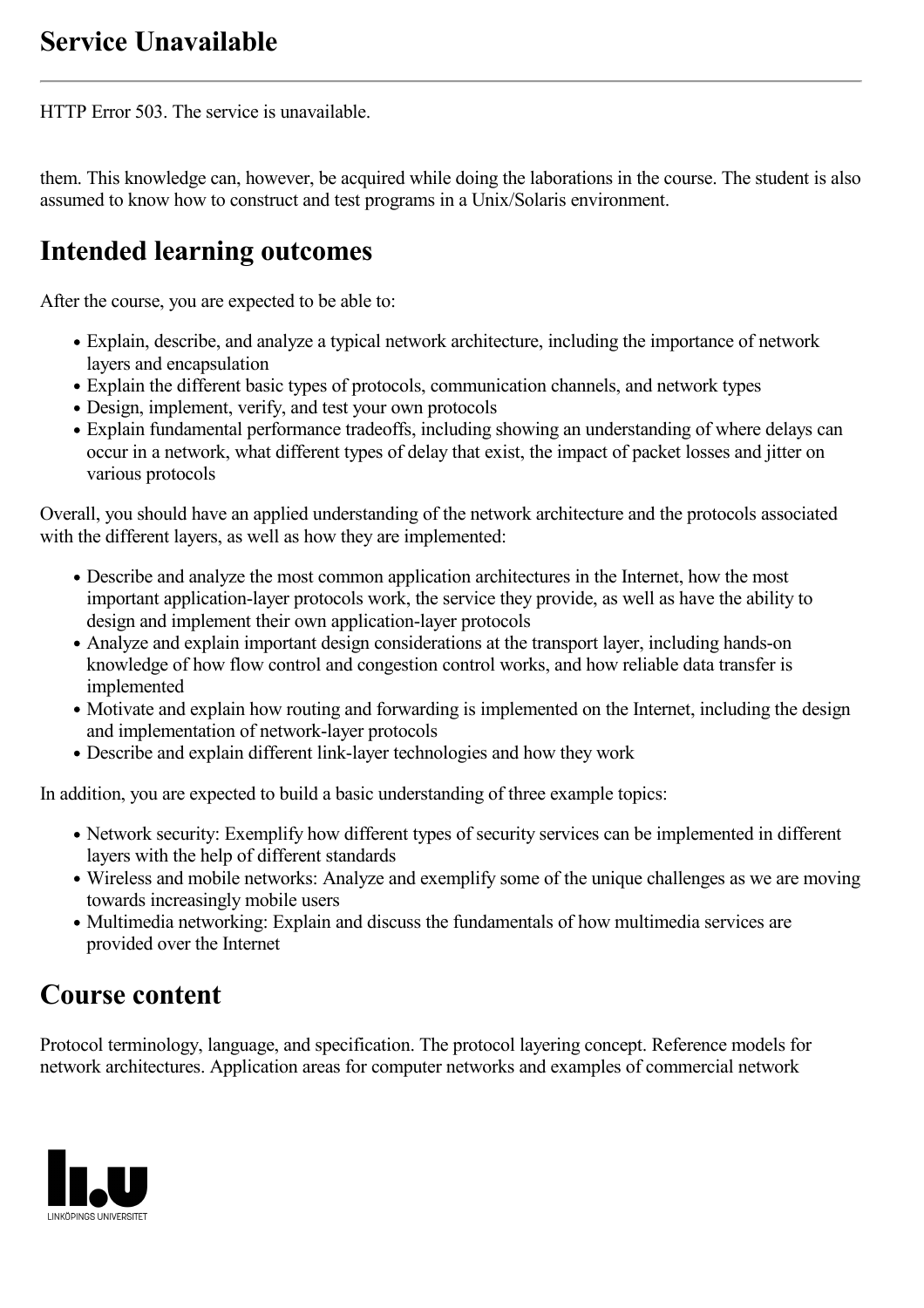services. Network types and components (router, switch, repeater, hub). Communicaton modes and channels. Access network technology. Different types of MAC protocols. The collision domain concept. The sliding window protocol. Error detection. Local area networks (IEEE 802.3). Wireless networks (Bluetooth, WiFi and WiMax). Extending LANs. Internet and standardisation. The TCP/IP protocol family. Distance vector and link state routing. ICMP. ARP. NAT. Naming, addressing, and routing on the Internet. TCP timers, flow control, and congestion control. TCP reliable delivery. Three-way handshake. IPv6. Mobile IP. QoS network parameters and frameworks. Network performance issues. Internet applications (DNS, e-mail, ftp, the web, filesharing, IP telephony, and SNMP). IP telephony. Network security applications (IPsec, SSL/TLS, PGP). Key management. WPA2. P2P networks. Bittorrent, the DHT data structure and Skype. Internet history. Internet design principles. LAN background. Development trends. SDN.

# **Teaching and working methods**

The course consists of lectures and laborations.

### **Examination**

TEN1 Written examination 3 credits U, 3, 4, 5 LAB1 Laboratory work 3 credits U, G

UPG1 Voluntary assignment 0 credits U, G

# **Grades**

Four-grade scale, LiU, U, 3, 4, 5

# **Other information**

Supplementary courses: Advanced Networking, Individual projects

### **About teaching and examination language**

The teaching language is presented in the Overview tab for each course. The examination language relates to the teaching language as follows:

- If teaching language is "Swedish", the course as a whole could be given in Swedish, or partly in English. Examination language is Swedish, but parts of the examination can be in English.
- If teaching language is "English", the course as a whole is taught in English. Examination language is

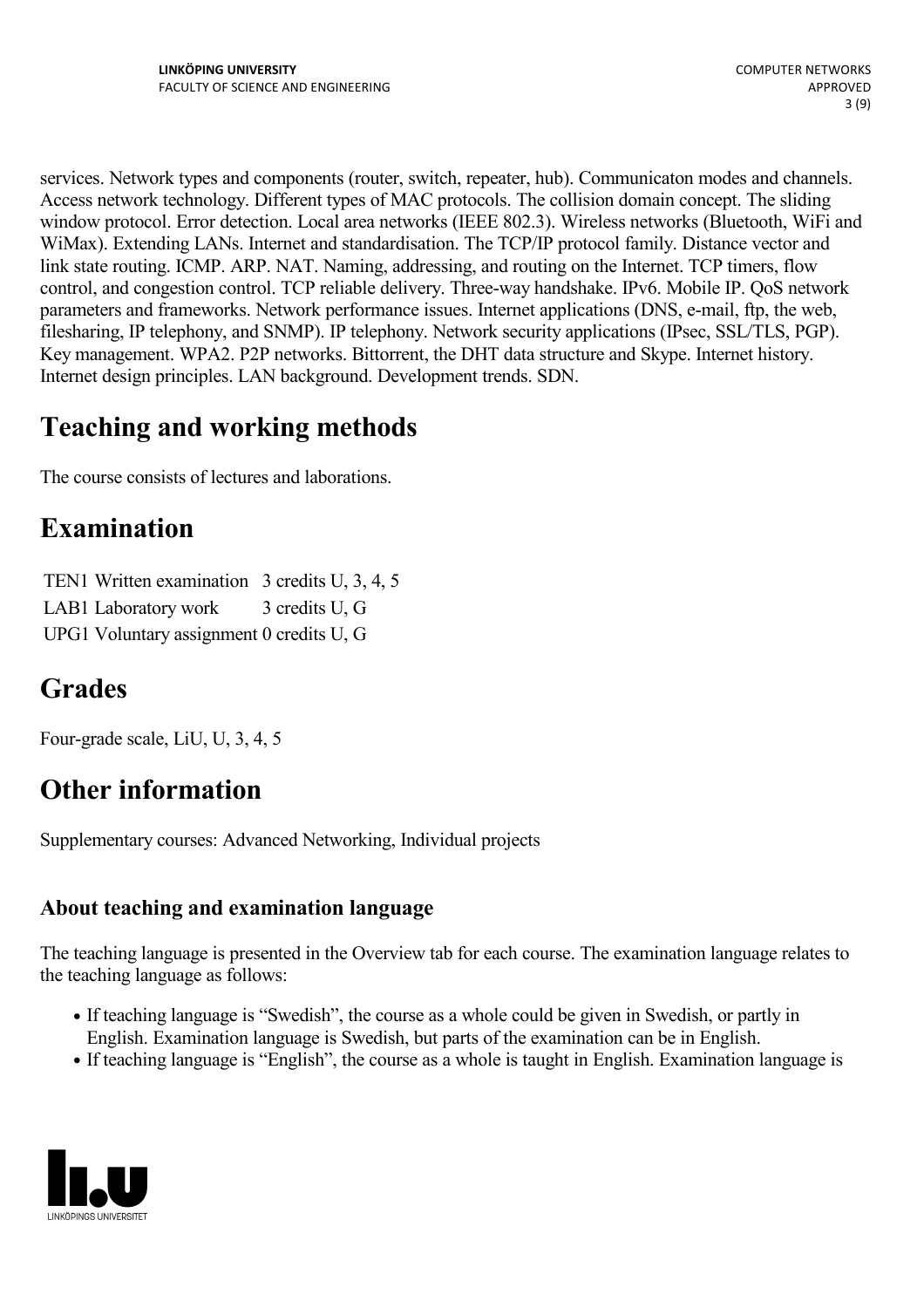HTTP Error 503. The service is unavailable.

English.

If teaching language is "Swedish/English", the course as a whole will be taught in English if students without prior knowledge of the Swedish language participate. Examination language is Swedish or English depending on teaching language.

#### **Other**

The course is conducted in a manner where both men's and women's experience and knowledge are made visible and developed.

The planning and implementation of a course should correspond to the course syllabus. The course evaluation should therefore be conducted with the course syllabus as a starting point.

If special circumstances prevail, the vice-chancellor may in a special decision specify the preconditions for temporary deviations from this course syllabus, and delegate the right to take such decisions.

# **Common rules**

# **Course syllabus**

A syllabus must be established for each course. The syllabus specifies the aim and contents of the course, and the prior knowledge that a student must have in order to be able to benefit from the course.

# **Timetabling**

Courses are timetabled after a decision has been made for this course concerning its assignment to a timetable module.

### **Interruption in and deregistration from a course**

The LiU decision, Guidelines concerning confirmation of participation in education (Dnr LiU-2020-02256), states that interruptions in study are to be recorded in Ladok. Thus, all students who do not participate in a course for which they have registered must record the interruption, such that the registration on the course can be removed. Deregistration from or interrupting a course is carried out using a web-based form: <https://www.lith.liu.se/for-studenter/kurskomplettering?l=en>.

### **Cancelled courses and changes to the course syllabus**

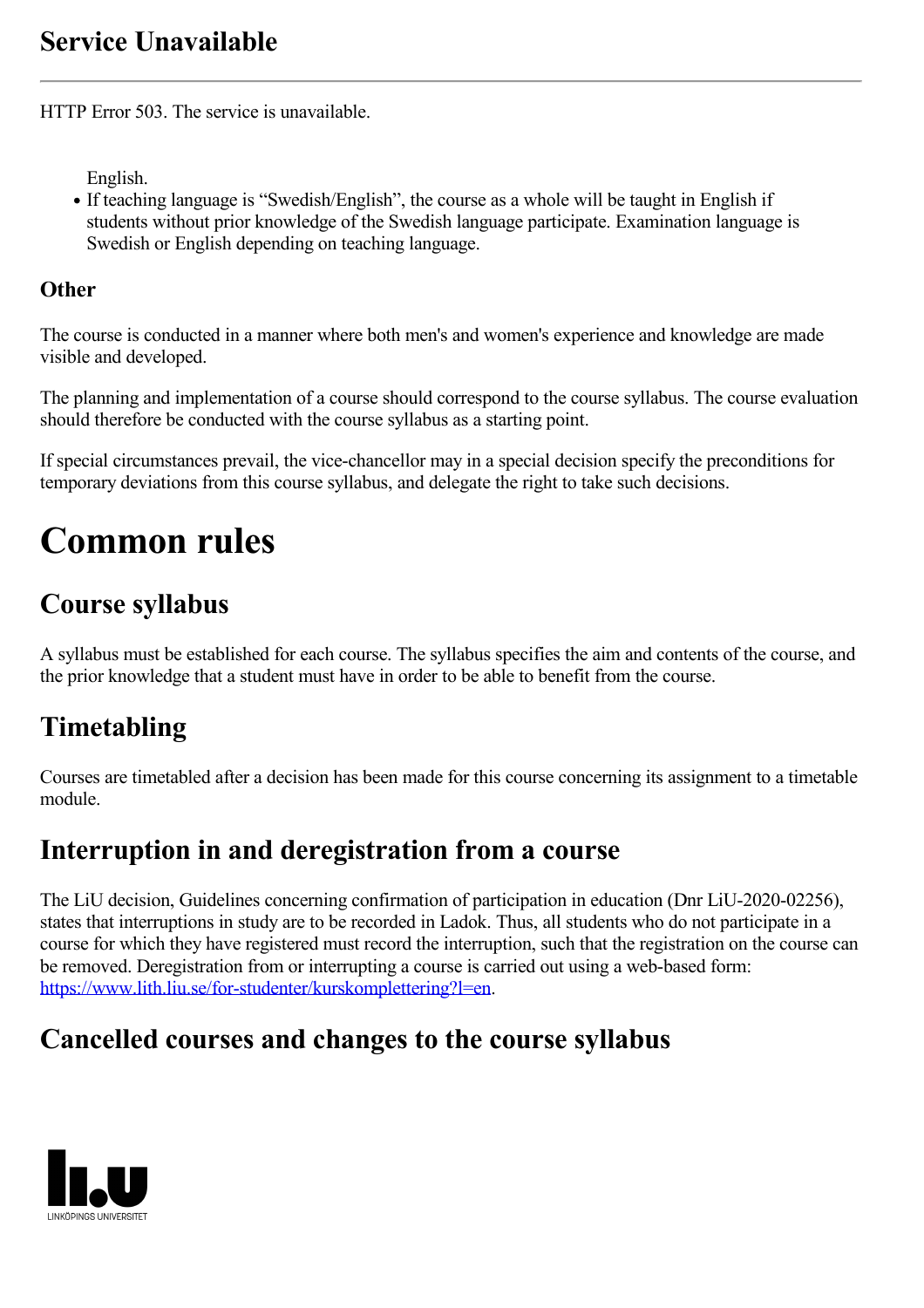Courses with few participants (fewer than 10) may be cancelled or organised in a manner that differs from that stated in the course syllabus. The Dean is to deliberate and decide whether a course is to be cancelled or changed from the course syllabus.

### **Guidelines relating to examinations and examiners**

For details, see Guidelines for education and examination for first-cycle and second-cycle education at Linköping University, Dnr LiU-2020-04501 [\(http://styrdokument.liu.se/Regelsamling/VisaBeslut/917592\)](http://styrdokument.liu.se/Regelsamling/VisaBeslut/917592).

An examiner must be employed as a teacher at LiU according to the LiU Regulations for Appointments, Dnr LiU-2021-01204 ([https://styrdokument.liu.se/Regelsamling/VisaBeslut/622784\)](https://styrdokument.liu.se/Regelsamling/VisaBeslut/622784). For courses in second-cycle, the following teachers can be appointed as examiner: Professor (including Adjunct and Visiting Professor), Associate Professor (including Adjunct), Senior Lecturer (including Adjunct and Visiting Senior Lecturer), Research Fellow, or Postdoc. For courses in first-cycle, Assistant Lecturer (including Adjunct and Visiting Assistant Lecturer) can also be appointed as examiner in addition to those listed for second-cycle courses. In exceptional cases, a Part-time Lecturer can also be appointed as an examiner at both first- and second cycle, see Delegation of authority for the Board of Faculty of Science and Engineering.

### **Forms of examination**

#### **Principles for examination**

Written and oral examinations and digital and computer-based examinations are held at least three times a year: once immediately after the end of the course, once in August, and once (usually) in one of the re examination periods. Examinations held at other times are to follow a decision of the faculty programme board.

Principles for examination scheduling for courses that follow the study periods:

- courses given in VT1 are examined for the first time in March, with re-examination in June and August
- courses given in VT2 are examined for the first time in May, with re-examination in August and **October**
- courses given in HT1 are examined for the first time in October, with re-examination in January and August
- courses given in HT2 are examined for the first time in January, with re-examination in March and in August.

The examination schedule is based on the structure of timetable modules, but there may be deviations from this, mainly in the case of courses that are studied and examined for several programmes and in lower grades (i.e. 1 and 2).

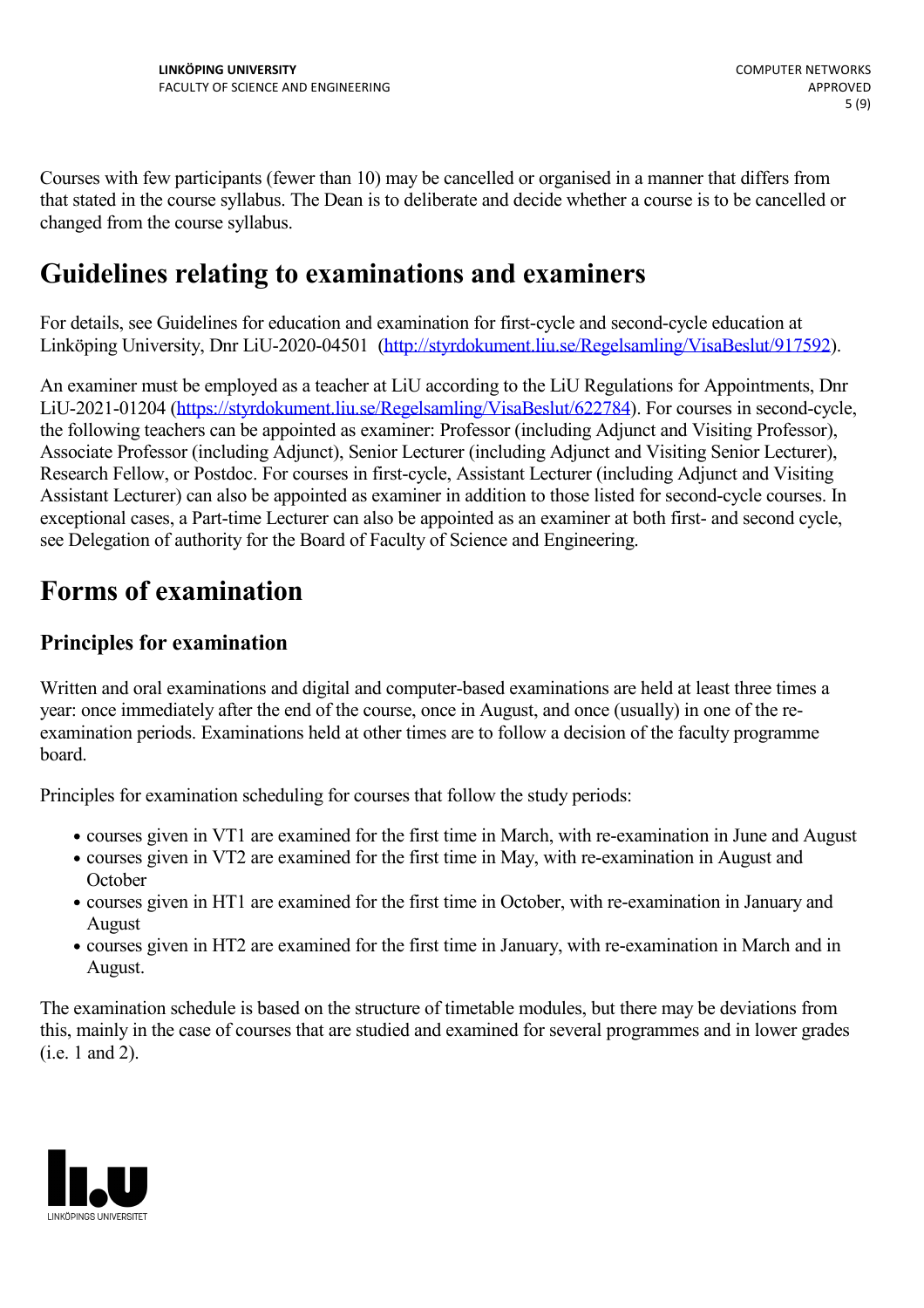Examinations for courses that the faculty programme board has decided are to be held in alternate years are held three times during the school year in which the course is given according to the principles stated above.

Examinations for courses that are cancelled or rescheduled such that they are not given in one or several years are held three times during the year that immediately follows the course, with examination scheduling that corresponds to the scheduling that was in force before the course was cancelled or rescheduled.

When a course, or a written examination (TEN, DIT, DAT), is given for the last time, the regular examination and two re-examinations will be offered. Thereafter, examinations are phased out by offering three examinations during the following academic year at the same times as the examinations in any substitute course. If there is no substitute course, three examinations will be offered during re-examination periods during the following academic year. Other examination times are decided by the faculty programme board. In all cases above, the examination is also offered one more time during the academic year after the following, unless the faculty programme board decides otherwise. In total, 6 re-examinations are offered, of which 2 are regular re-examinations. In the examination registration system, the examinations given for the penultimate time and the last time are denoted.

If a course is given during several periods of the year (for programmes, or on different occasions for different programmes) the faculty programme board or boards determine together the scheduling and frequency of re examination occasions.

#### **Retakes of other forms of examination**

Regulations concerning retakes of other forms of examination than written examinations and digital and computer-based examinations are given in the LiU guidelines for examinations and examiners, <http://styrdokument.liu.se/Regelsamling/VisaBeslut/917592>.

#### **Course closure**

For Decision on Routines for Administration of the Discontinuation of Educational Programs, Freestanding Courses and Courses in Programs, see DNR LiU-2021-04782. After a decision on closure and after the end of the discontinuation period, the students are referred to a replacement course (or similar) according to information in the course syllabus or programme syllabus. If a student has passed some part/parts of a closed program course but not all, and there is an at least partially replacing course, an assessment of crediting can be made. Any crediting of course components is made by the examiner.

#### **Registration for examination**

In order to take an written, digital or computer-based examination, registration in advance is mandatory, see decision in the university's rule book [https://styrdokument.liu.se/Regelsamling/VisaBeslut/622682.](https://styrdokument.liu.se/Regelsamling/VisaBeslut/622682) An unregistered student can thus not be offered a place. The registration is done at the Student Portal or in the

### **Service Unavailable**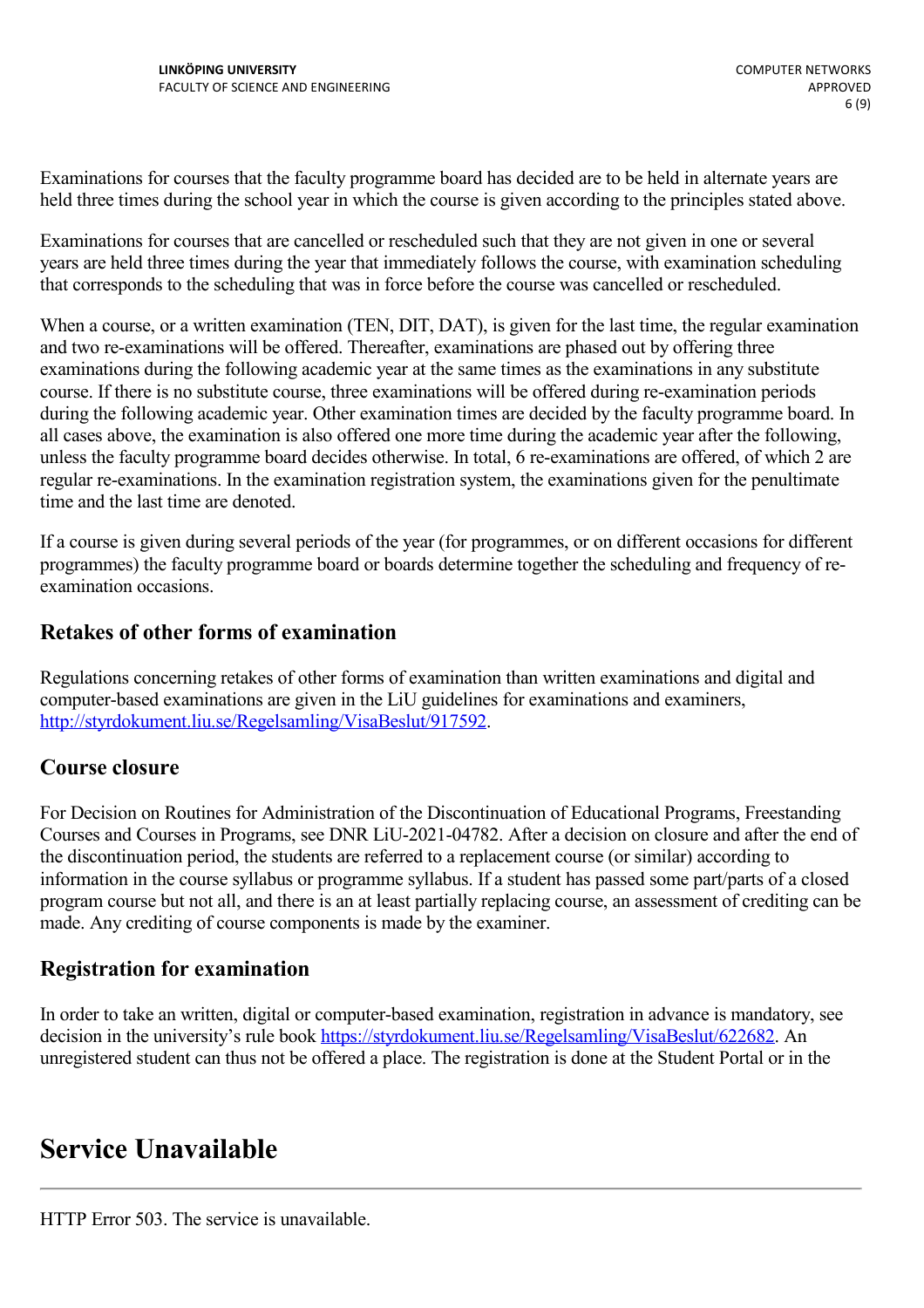LiU-app during the registration period. The registration period opens 30 days before the date of the examination and closes 10 days before the date of the examination. Candidates are informed of the location of the examination by email, four days in advance.

#### **Code of conduct for students during examinations**

Details are given in a decision in the university's rule book: <http://styrdokument.liu.se/Regelsamling/VisaBeslut/622682>.

#### **Retakes for higher grade**

Students at the Institute of Technology at LiU have the right to retake written examinations and digital and computer-based examinations in an attempt to achieve a higher grade. This is valid for all examination components with code "TEN", "DIT" and "DAT". The same right may not be exercised for other examination components, unless otherwise specified in the course syllabus.

A retake is not possible on courses that are included in an issued degree diploma.

#### **Grades**

The grades that are preferably to be used are Fail (U), Pass (3), Pass not without distinction (4) and Pass with distinction  $(5)$ .

- Grades U, 3, 4, 5 are to be awarded for courses that have written or digital examinations.
- Grades Fail (U) and Pass (G) may be awarded for courses with a large degree of practical components such as laboratory work, project work and group work.
- Grades Fail (U) and Pass (G) are to be used for degree projects and other independent work.

#### **Examination components**

The following examination components and associated module codes are used at the Faculty of Science and Engineering:

- Grades U, 3, 4, 5 are to be awarded for written examinations (TEN) and digital examinations (DIT).
- Examination components for which the grades Fail (U) and Pass (G) may be awarded are laboratory work (LAB), project work (PRA), preparatory written examination (KTR), digital preparatory written examination (DIK), oral examination (MUN), computer-based examination (DAT), home assignment (HEM), and assignment (UPG).
- Students receive grades either Fail (U) or Pass (G) for other examination components in which the examination criteria are satisfied principally through active attendance such as tutorial group (BAS) or examination item (MOM).

### **Service Unavailable**

HTTP Error 503. The service is unavailable.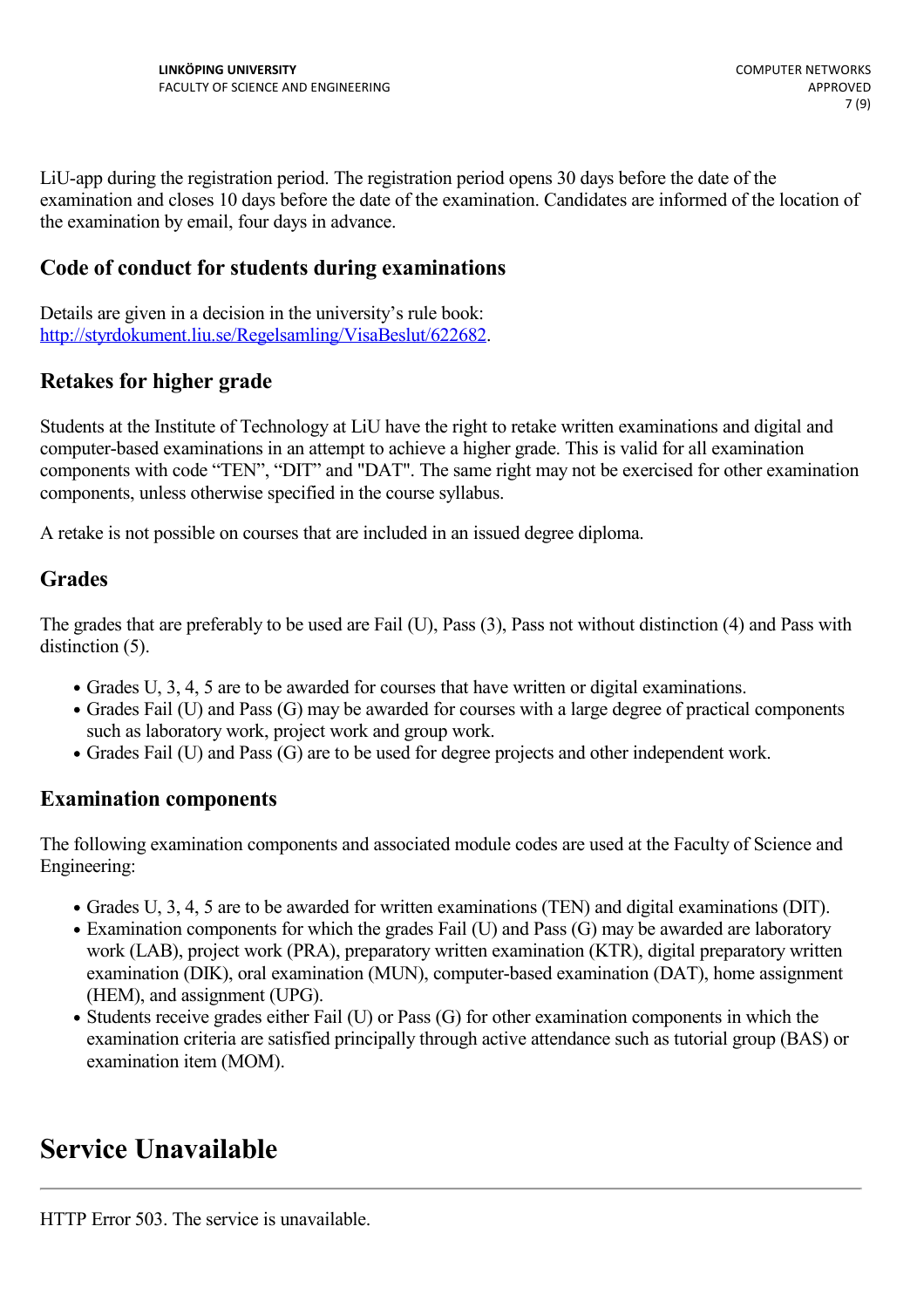HTTP Error 503. The service is unavailable.

Grades Fail (U) and Pass (G) are to be used for the examination components Opposition (OPPO) and Attendance at thesis presentation (AUSK) (i.e. part of the degree project).

In general, the following applies:

- Mandatory course components must be scored and given a module code.
- Examination components that are not scored, cannot be mandatory. Hence, it is voluntary to participate in these examinations, and the voluntariness must be clearly stated. Additionally, if there are any associated conditions to the examination component, these must be clearly stated as well.
- For courses with more than one examination component with grades U,3,4,5, it shall be clearly stated how the final grade is weighted.

For mandatory components, the following applies (in accordance with the LiU Guidelines for education and examination for first-cycle and second-cycle education at Linköping University, <http://styrdokument.liu.se/Regelsamling/VisaBeslut/917592>):

• If special circumstances prevail, and if it is possible with consideration of the nature of the compulsory component, the examiner may decide to replace the compulsory component with another equivalent component.

For possibilities to alternative forms of examinations, the following applies (in accordance with the LiU Guidelines for education and examination for first-cycle and second-cycle education at Linköping University, <http://styrdokument.liu.se/Regelsamling/VisaBeslut/917592>):

- If the LiU coordinator for students with disabilities has granted a student the right to an adapted examination for a written examination in an examination hall, the student has the right to it.
- If the coordinator has recommended for the student an adapted examination or alternative form of examination, the examiner may grant this if the examiner assesses that it is possible, based on consideration of the course objectives.
- An examiner may also decide that an adapted examination or alternative form of examination if the examiner assessed that special circumstances prevail, and the examiner assesses that it is possible while maintaing the objectives of the course.

#### **Reporting of examination results**

The examination results for a student are reported at the relevant department.

#### **Plagiarism**

For examinations that involve the writing of reports, in cases in which it can be assumed that the student has had access to other sources (such as during project work, writing essays, etc.), the material submitted must be prepared in accordance with principles for acceptable practice when referring to sources (references or